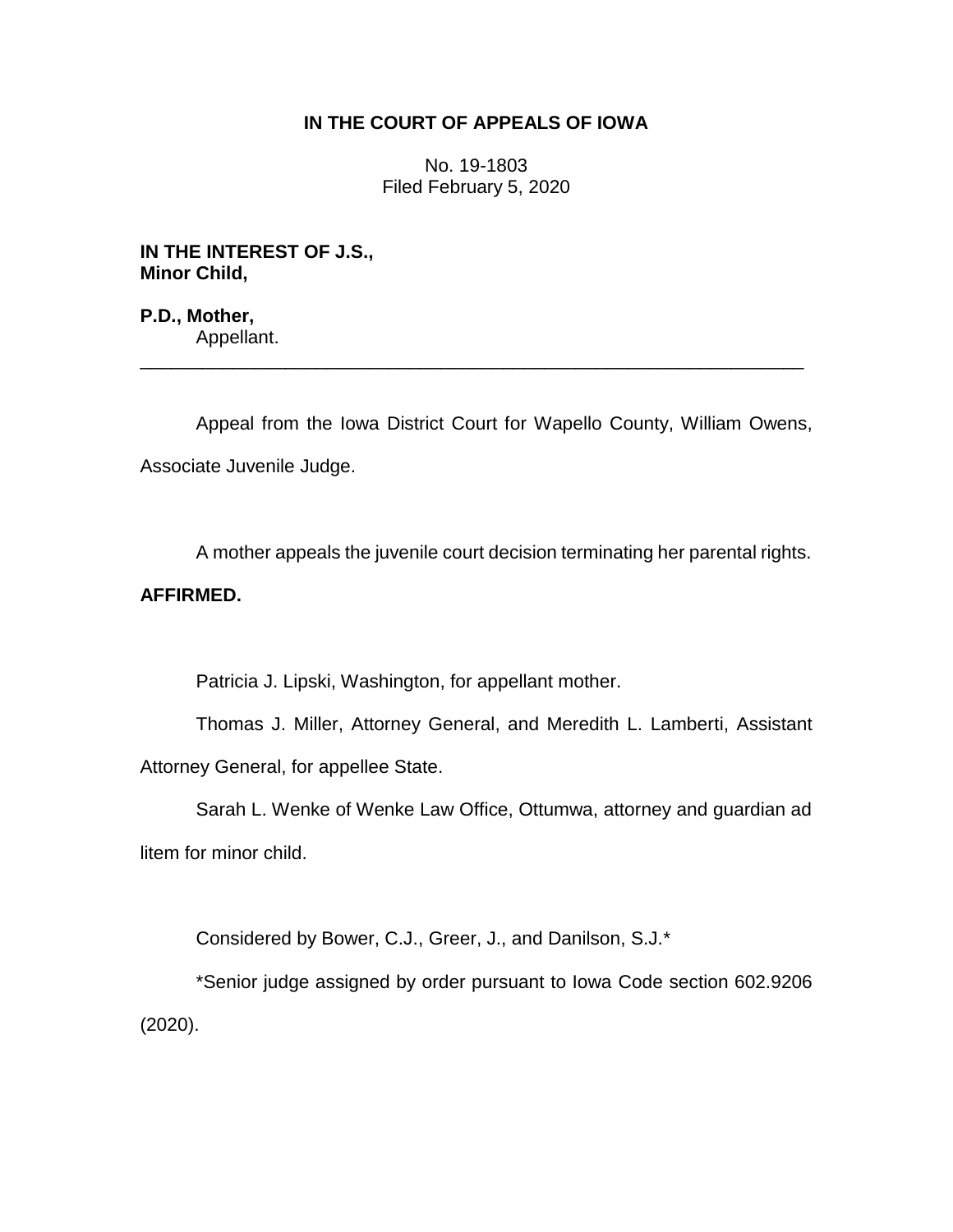#### **DANILSON, Senior Judge.**

 $\overline{a}$ 

A mother appeals the juvenile court decision terminating her parental rights. We conclude the mother has failed to show the State did not make reasonable efforts to reunite her with the child, we agree with the court's decision to deny the mother's request for additional time, and we find the provisions in Iowa Code section 232.116(3) (2019) should not be applied to prevent termination of the mother's parental rights. We affirm the juvenile court's decision.

#### **I. Background Facts & Proceedings**

P.D., mother, and T.S., father, are the parents of J.S., born in 2018. The family came to the attention of the Iowa Department of Human Services (DHS) due to reports the parents were using methamphetamine while caring for the child and their relationship involved domestic violence. The child was removed from the parents' care on September 24, 2018 and was placed with relatives.<sup>1</sup>

The child was adjudicated to be in need of assistance (CINA), pursuant to Iowa Code section 232.2(6)(c)(2) and (n) (2018). The mother did not cooperate with services, and she told DHS to not contact her unless it was regarding a visit. She was hostile to service providers. The mother started three substance-abuse treatment programs but did not complete any of them.

On April 11, 2019, the mother was hospitalized for mental-health problems. She had a visit with the child that day and has not had any subsequent in-person visits with the child. Hospital policy prevented the mother from having visits with the child while she was receiving mental-health care. She did not have further

<sup>&</sup>lt;sup>1</sup> The child was placed with the mother's half-sister and the half-sister's mother.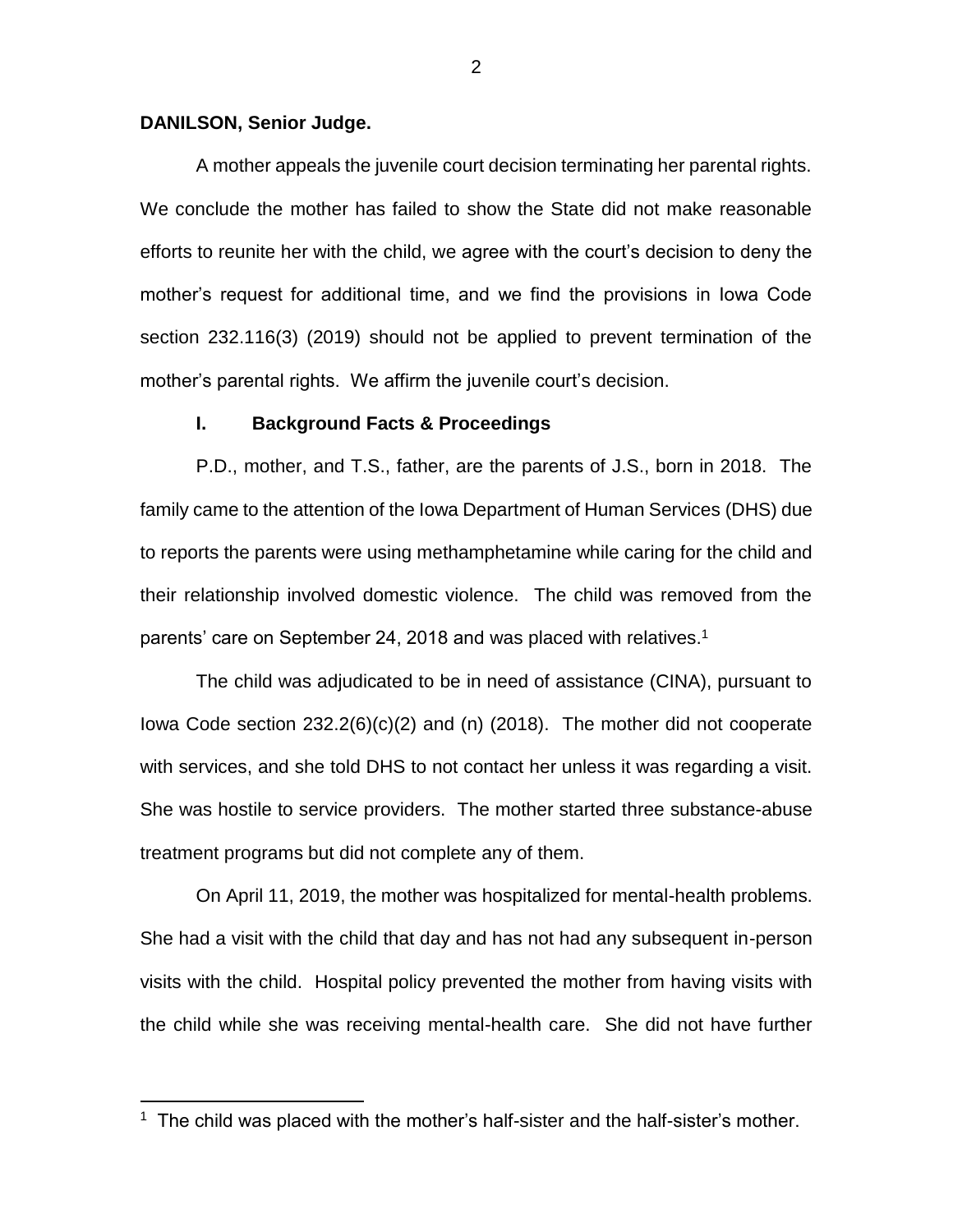visits because she was incarcerated, committed, or her whereabouts were unknown.

On July 12, 2019, the juvenile court ordered the State to file a petition to terminate the parents' rights. A termination petition was filed on August 19. The termination hearing was held on October 4. The mother was in a mental-health institute but was ready to be discharged. She planned to go to a substance-abuse treatment program. The mother's case manager testified that although the mother was getting treatment for her mental health, her condition had not stabilized, and in fact had become worse since the beginning of the juvenile court proceedings. The mother asked for more time to work on reunification with the child.

The juvenile court terminated the mother's rights under section 232.116(1)(g) and (h) (2019).<sup>2</sup> The court found termination of the mother's rights was in the child's best interests. The court determined none of the provisions in section 232.116(3) should be applied to cause the court to decline termination. The court rejected the mother's request for additional time. The mother appeals.

## **II. Standard of Review**

 $\overline{a}$ 

Our review of termination proceedings is de novo. *In re A.B.*, 815 N.W.2d 764, 773 (Iowa 2012). "'Clear and convincing evidence' means there are no serious or substantial doubts as to the correctness [of] conclusions of law drawn from the evidence." *In re C.B.*, 611 N.W.2d 489, 492 (Iowa 2000). Our primary concern is the best interests of the child. *In re J.S.*, 846 N.W.2d 36, 40 (Iowa 2014).

 $2$  The father's rights were also terminated. He has not appealed.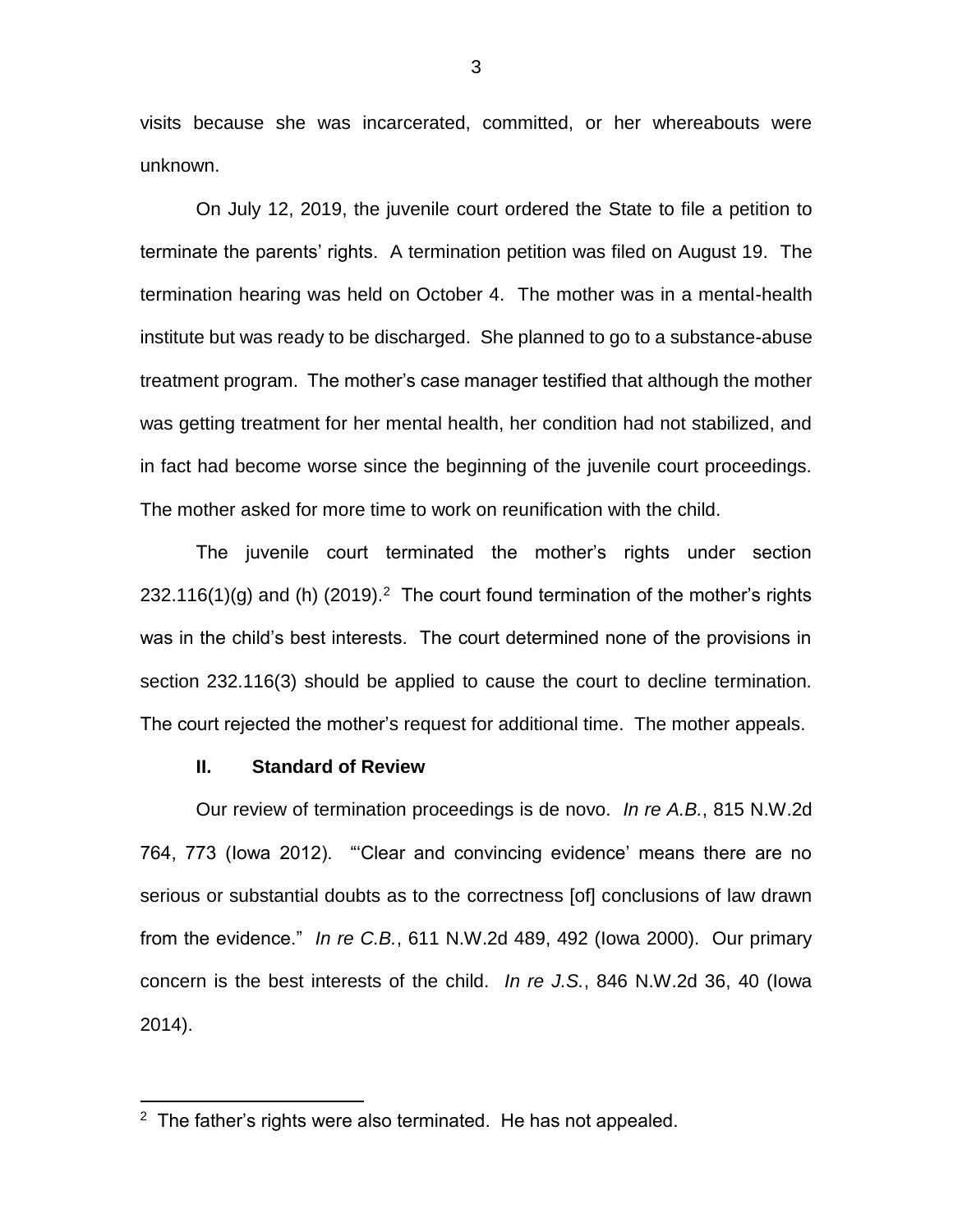## **III. Reasonable Efforts**

The mother does not challenge the statutory grounds for termination of her parental rights. She claims the State did not engage in reasonable efforts to assist her in reunifying with the child. She asserts the State should have done more to schedule visits.

"The State must show reasonable efforts as a part of its ultimate proof the child cannot be safely returned to the care of a parent." *In re L.M.*, 904 N.W.2d 835, 839 (Iowa 2017); *accord* Iowa Code § 232.102(9). "The reasonable efforts concept would broadly include a visitation arrangement designed to facilitate reunification while protecting the child from the harm responsible for the removal." *In re M.B.*, 553 N.W.2d 343, 345 (Iowa Ct. App. 1996). "[W]hat constitutes reasonable services varies based upon the requirements of each individual case." *In re C.H.*, 652 N.W.2d 144, 147 (Iowa 2002). "[DHS] has an obligation to make reasonable efforts toward reunification, but a parent has an equal obligation to demand other, different, or additional services prior to a permanency or termination hearing." *In re A.A.G.*, 708 N.W.2d 85, 91 (Iowa Ct. App. 2005).

The mother asked social workers for more visits with the child. Her caseworker testified:

[The mother] was offered initially weekly visits. And then we had a team meeting and [the mother] wanted twice a week visits. So we made arrangements to accommodate her, but often times [the mother] would not confirm the visits, show up late for the visits, would want to leave the visit early, and just did not make herself available.

After the mother was hospitalized for mental-health problems, she was unable to have visits based on hospital policies, not based on failure by the State to provide her with visits. The mother did not have any visits after April 11, 2019, because

4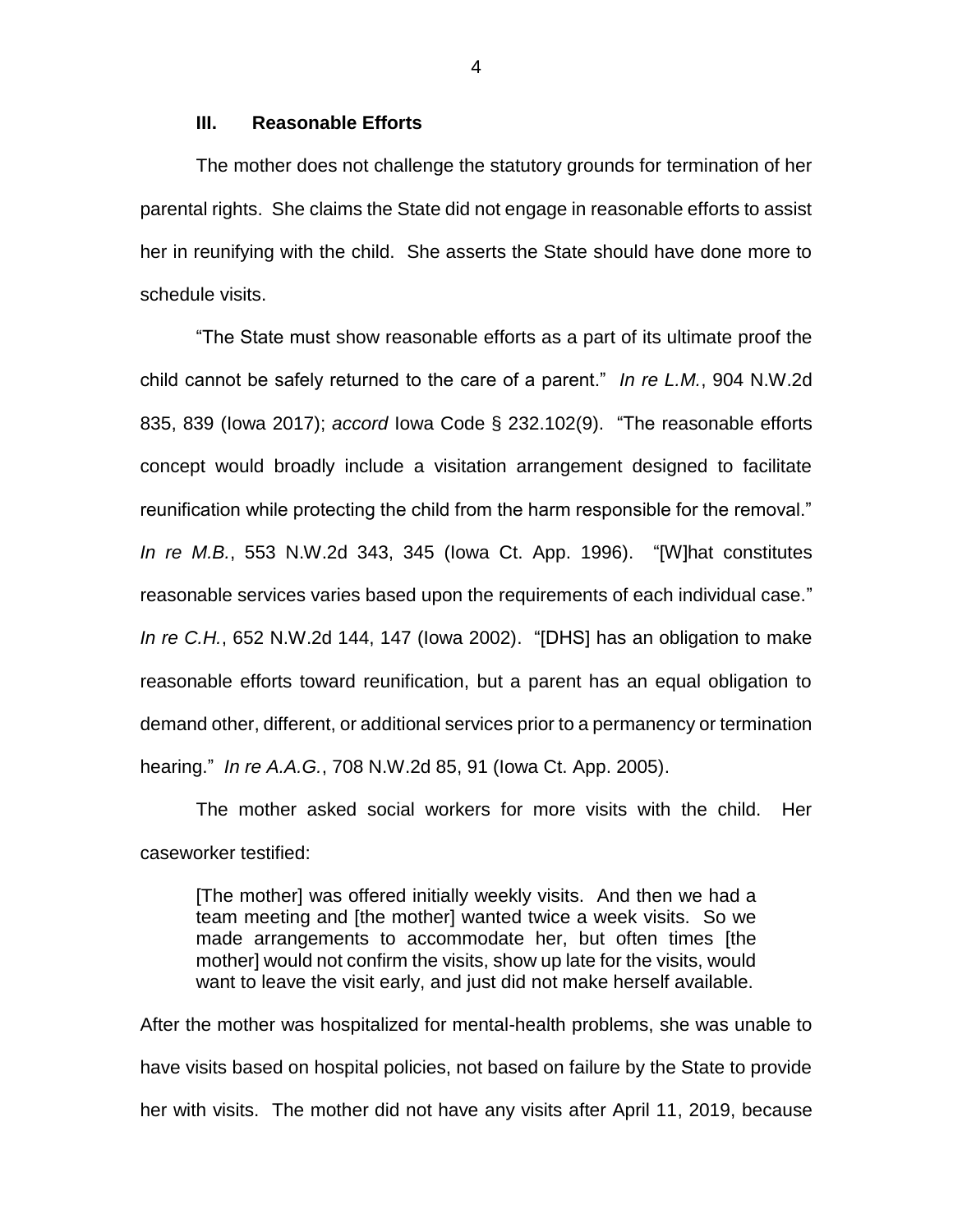she was incarcerated, committed, or her whereabouts were unknown. We conclude the mother has failed to show the State did not make reasonable efforts to reunite her with the child.

## **IV. Extension of Time**

The mother asked the juvenile court to give her an additional six months to work on reunification. She testified she planned to enter a substance-abuse treatment program when she was released from the mental-health institute. She requested additional time to show she was able to care for her child.

Under section 232.117(5), the juvenile court may order an extension of time under section 232.104 as an alternative to terminating parental rights. A six-month extension may be granted based on a "determination that the need for removal of the child from the child's home will no longer exist at the end of the additional sixmonth period." Iowa Code § 232.104(2)(b).

The juvenile court found it could not reasonably determine the child could be safely returned home within six months. The court stated, "The parents have simply made no progress since [the child] was removed. [The mother] has continued to struggle with her mental health and with substance abuse issues and is currently hospitalized."

We agree with the juvenile court's conclusion. The mother did not show consistent stability in her mental health. The caseworker testified the mother had never been stable for more than a month. Also, the mother had not yet addressed her substance-abuse problems. We agree with the court's decision to deny the mother's request for additional time.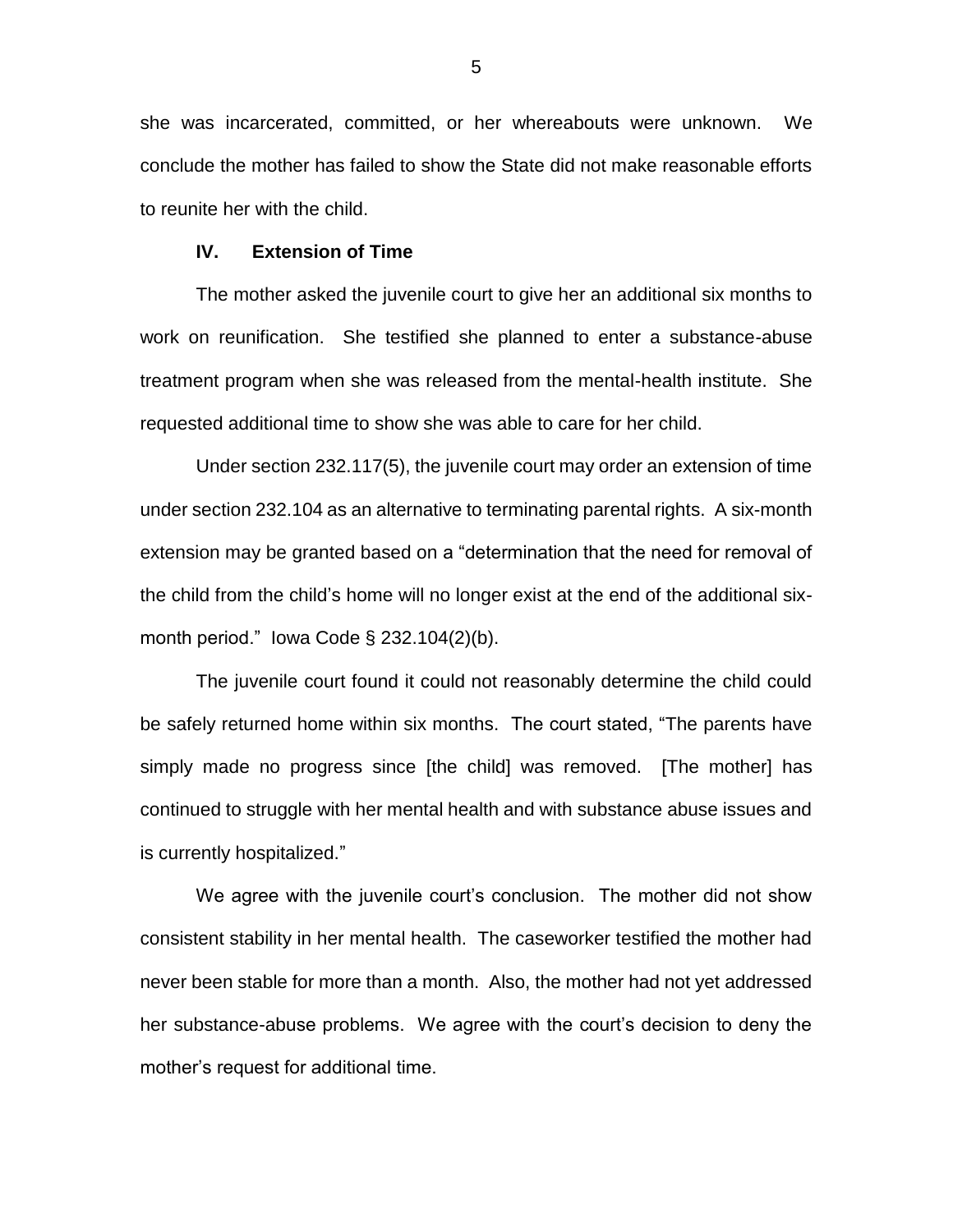## **V. Best Interests**

The mother claims the juvenile court should have decided to not terminate her parental rights based on the provisions in section 232.116(3). She states a relative has legal custody of the child, section 232.116(3)(a); termination would be detrimental to the child due to the closeness of the parent-child relationship, section 232.116(3)(c); and she was absent from the child's life due to commitment in an institute or hospital, section 232.116(3)(e).

Under section 232.116(3), "[t]he court need not terminate the relationship between the parent and child" under certain circumstances. "The factors weighing against termination in section 232.116(3) are permissive, not mandatory." *In re A.M.*, 843 N.W.2d 100, 113 (Iowa 2014) (quoting *In re D.S.*, 806 N.W.2d 458, 474– 75 (Iowa Ct. App. 2011)). "The court has discretion, based on the unique circumstances of each case and the best interests of the child, whether to apply the factors in this section to save the parent-child relationship." *D.S.*, 806 N.W.2d at 475.

The court considered the provisions in section 232.116(3) and determined it would be in the child's best interests to terminate the mother's rights. The court noted the mother's "complete lack of progress since [the child's] removal." The court found no evidence severing the parental bonds would be detrimental to the child. The court also found the child should not be required to wait until the mother achieved stability in order to have a safe and permanent home.

On our de novo review, we find the provisions in section 232.116(3) should not prevent termination of the mother's parental rights. The mother made very little

6